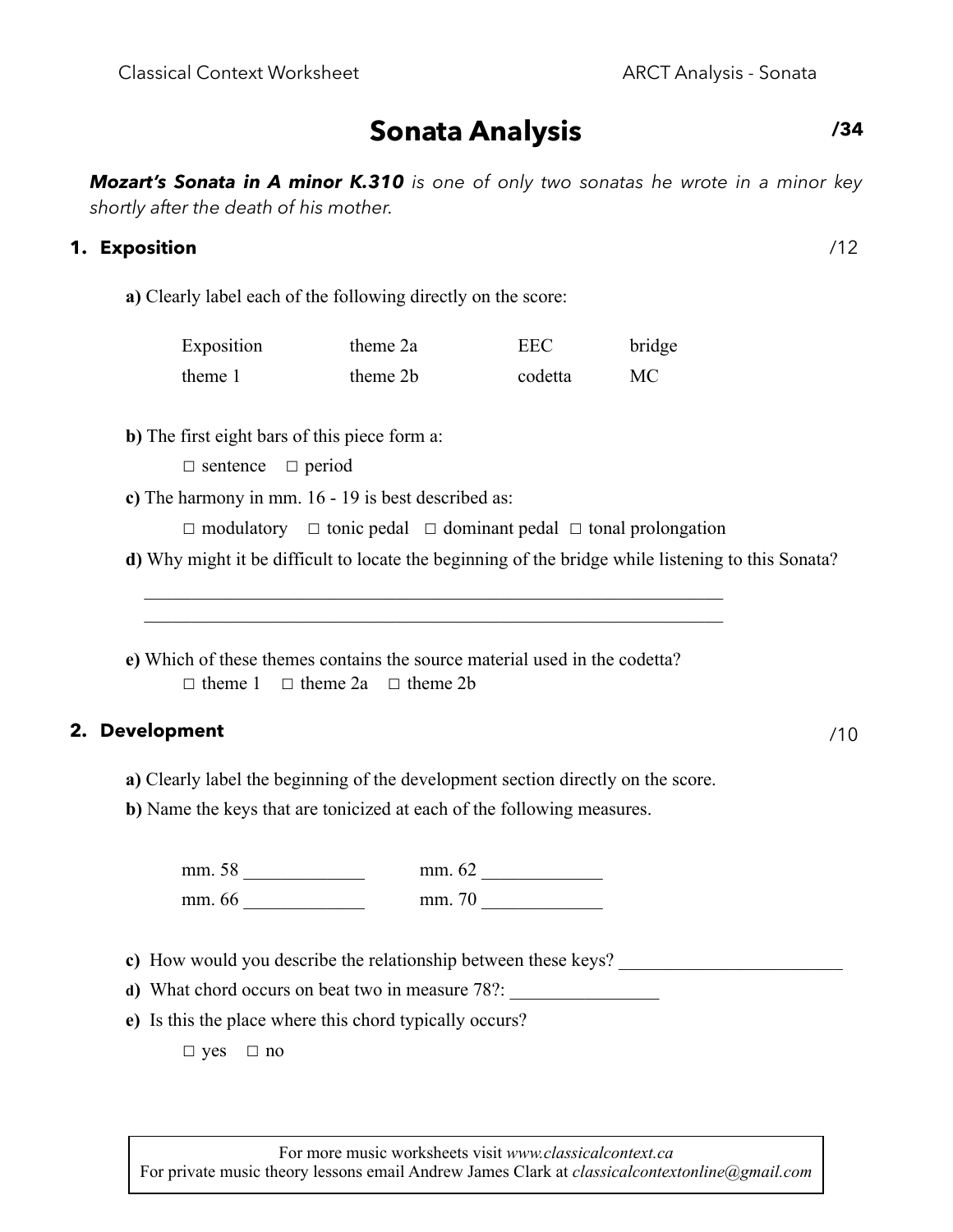**h)** Regarding mm. 58-69, which theme from the exposition provides the source material?

☐ theme 1 ☐ theme 2a ☐ theme 2b

#### **3. Recapitulation**

a) Clearly label each of the following directly on the score:

| Recapitulation | theme 2a | <b>ESC</b> | bridge |
|----------------|----------|------------|--------|
| theme 1        | theme 2b | coda       |        |

b) Describe three ways the bridge has been altered in the recapitulation:

| $\overline{iii}$ |  |  |  |
|------------------|--|--|--|

c) Locate and label a Neapolitan Chord directly on the score using a functional chord symbol.

d) In measure 126 and 127, two climactic diminished seventh chords interrupt a cadential resolution. The two chords are seemingly unrelated to each other since they don't share a common tone. What makes these two chords harmonically acceptable to our ears in this context?

 $\mathcal{L}_\mathcal{L} = \{ \mathcal{L}_\mathcal{L} = \{ \mathcal{L}_\mathcal{L} = \{ \mathcal{L}_\mathcal{L} = \{ \mathcal{L}_\mathcal{L} = \{ \mathcal{L}_\mathcal{L} = \{ \mathcal{L}_\mathcal{L} = \{ \mathcal{L}_\mathcal{L} = \{ \mathcal{L}_\mathcal{L} = \{ \mathcal{L}_\mathcal{L} = \{ \mathcal{L}_\mathcal{L} = \{ \mathcal{L}_\mathcal{L} = \{ \mathcal{L}_\mathcal{L} = \{ \mathcal{L}_\mathcal{L} = \{ \mathcal{L}_\mathcal{$  $\mathcal{L}_\mathcal{L} = \{ \mathcal{L}_\mathcal{L} = \{ \mathcal{L}_\mathcal{L} = \{ \mathcal{L}_\mathcal{L} = \{ \mathcal{L}_\mathcal{L} = \{ \mathcal{L}_\mathcal{L} = \{ \mathcal{L}_\mathcal{L} = \{ \mathcal{L}_\mathcal{L} = \{ \mathcal{L}_\mathcal{L} = \{ \mathcal{L}_\mathcal{L} = \{ \mathcal{L}_\mathcal{L} = \{ \mathcal{L}_\mathcal{L} = \{ \mathcal{L}_\mathcal{L} = \{ \mathcal{L}_\mathcal{L} = \{ \mathcal{L}_\mathcal{$  $\mathcal{L}_\mathcal{L} = \{ \mathcal{L}_\mathcal{L} = \{ \mathcal{L}_\mathcal{L} = \{ \mathcal{L}_\mathcal{L} = \{ \mathcal{L}_\mathcal{L} = \{ \mathcal{L}_\mathcal{L} = \{ \mathcal{L}_\mathcal{L} = \{ \mathcal{L}_\mathcal{L} = \{ \mathcal{L}_\mathcal{L} = \{ \mathcal{L}_\mathcal{L} = \{ \mathcal{L}_\mathcal{L} = \{ \mathcal{L}_\mathcal{L} = \{ \mathcal{L}_\mathcal{L} = \{ \mathcal{L}_\mathcal{L} = \{ \mathcal{L}_\mathcal{$  $\mathcal{L}_\mathcal{L} = \{ \mathcal{L}_\mathcal{L} = \{ \mathcal{L}_\mathcal{L} = \{ \mathcal{L}_\mathcal{L} = \{ \mathcal{L}_\mathcal{L} = \{ \mathcal{L}_\mathcal{L} = \{ \mathcal{L}_\mathcal{L} = \{ \mathcal{L}_\mathcal{L} = \{ \mathcal{L}_\mathcal{L} = \{ \mathcal{L}_\mathcal{L} = \{ \mathcal{L}_\mathcal{L} = \{ \mathcal{L}_\mathcal{L} = \{ \mathcal{L}_\mathcal{L} = \{ \mathcal{L}_\mathcal{L} = \{ \mathcal{L}_\mathcal{$  $\mathcal{L}_\mathcal{L} = \{ \mathcal{L}_\mathcal{L} = \{ \mathcal{L}_\mathcal{L} = \{ \mathcal{L}_\mathcal{L} = \{ \mathcal{L}_\mathcal{L} = \{ \mathcal{L}_\mathcal{L} = \{ \mathcal{L}_\mathcal{L} = \{ \mathcal{L}_\mathcal{L} = \{ \mathcal{L}_\mathcal{L} = \{ \mathcal{L}_\mathcal{L} = \{ \mathcal{L}_\mathcal{L} = \{ \mathcal{L}_\mathcal{L} = \{ \mathcal{L}_\mathcal{L} = \{ \mathcal{L}_\mathcal{L} = \{ \mathcal{L}_\mathcal{$ 

For more music worksheets visit *www.classicalcontext.ca* For private music theory lessons email Andrew James Clark at *classicalcontextonline@gmail.com*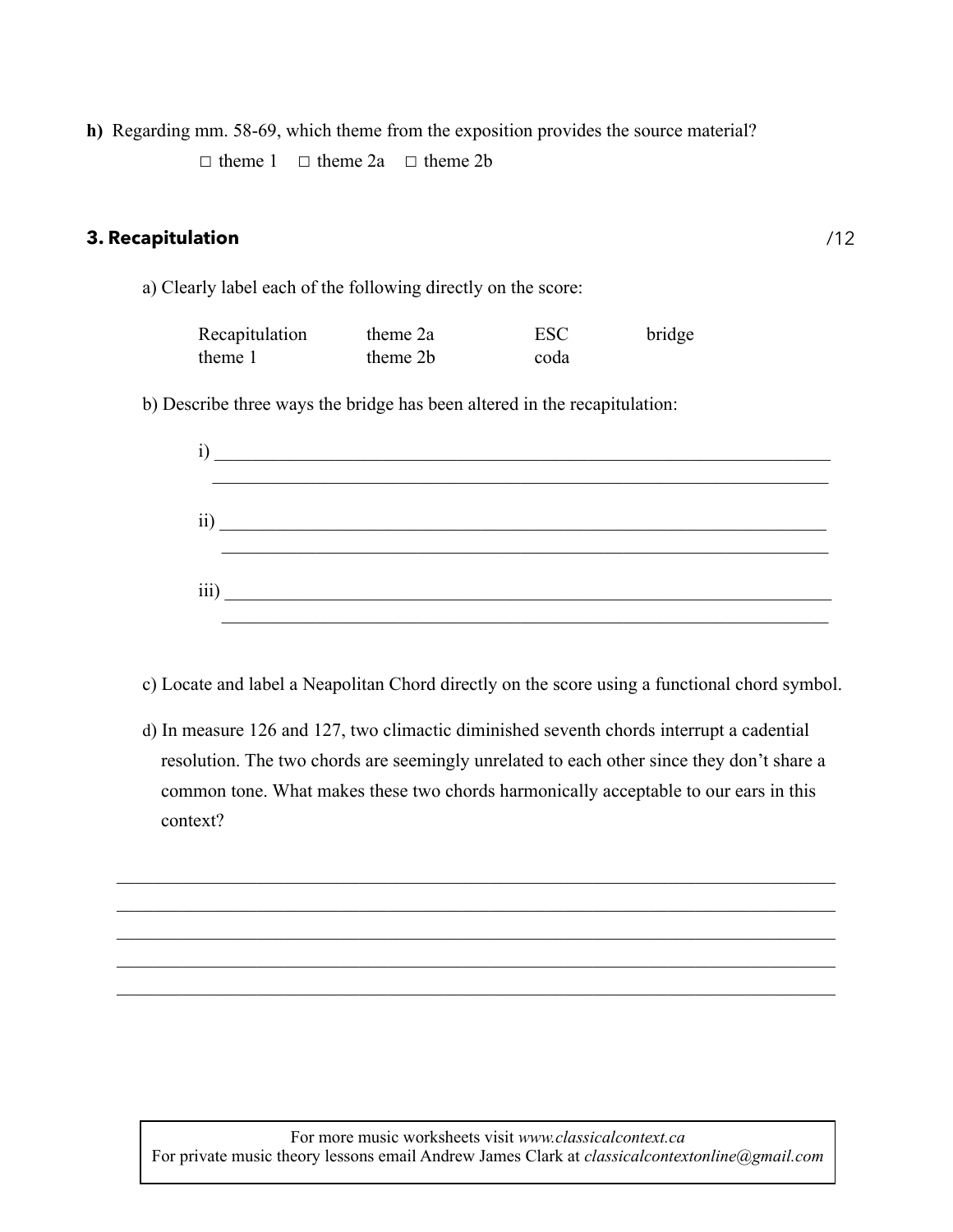# SONATE

W. A. Mozart<br>Köchel Nr. 310











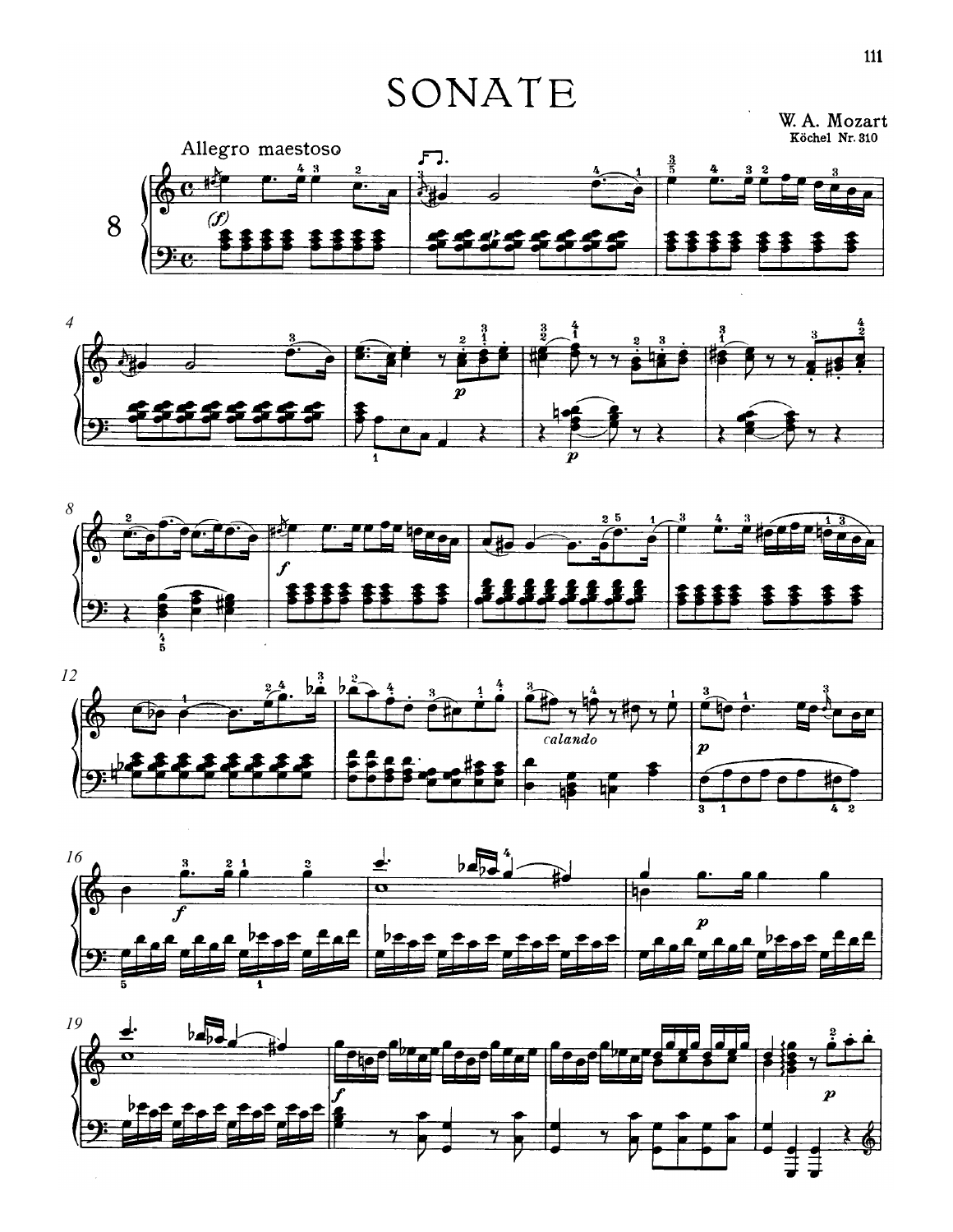









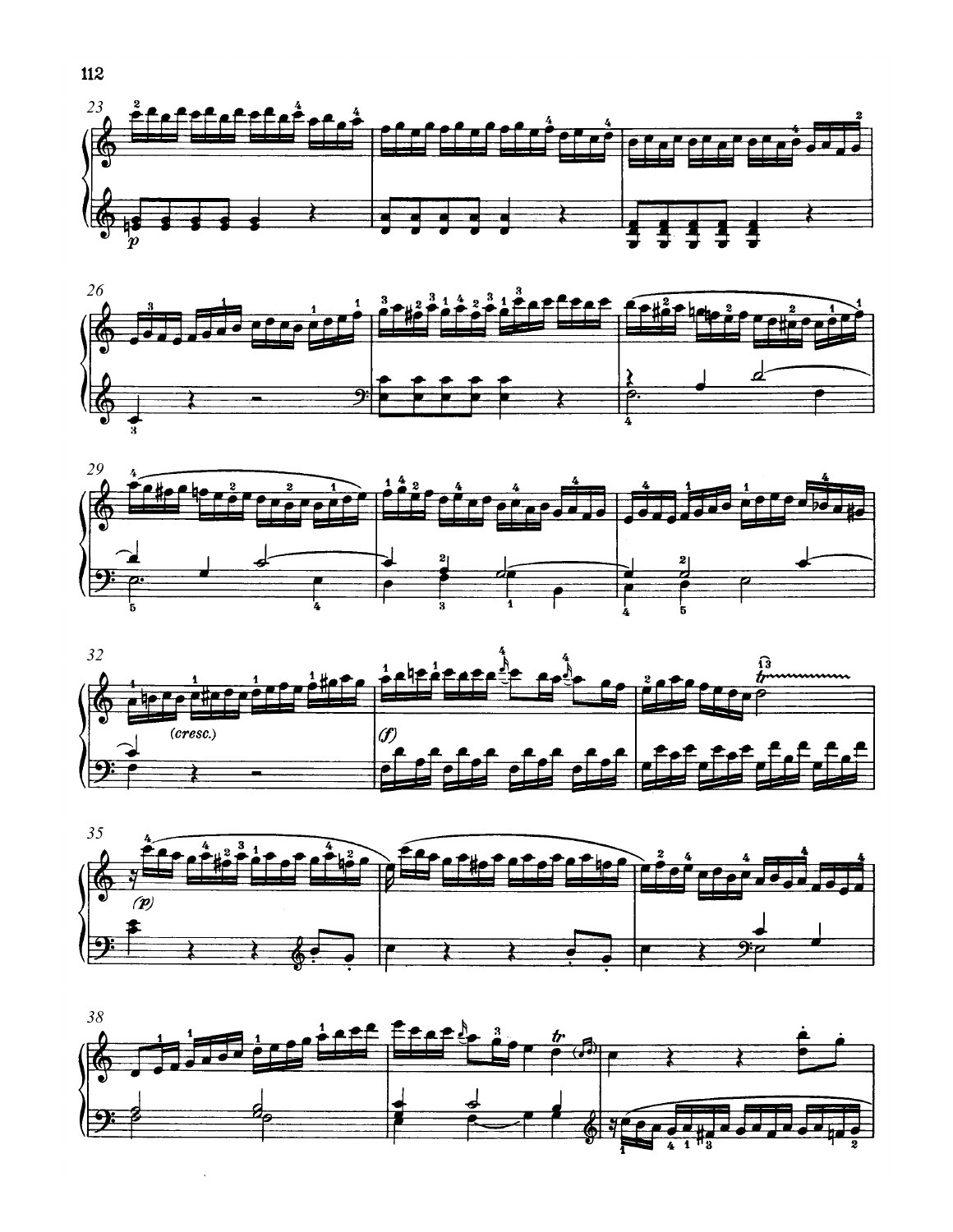









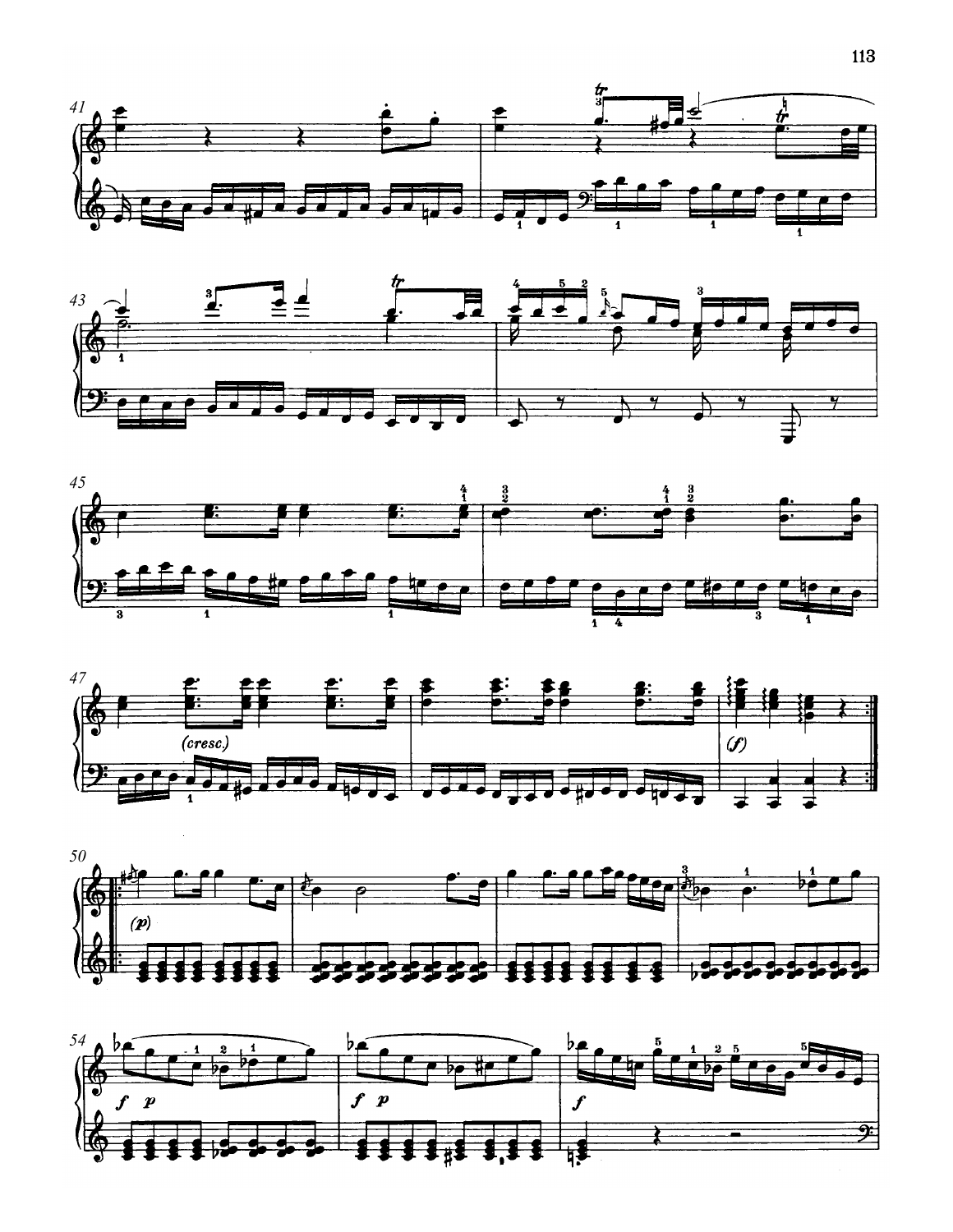











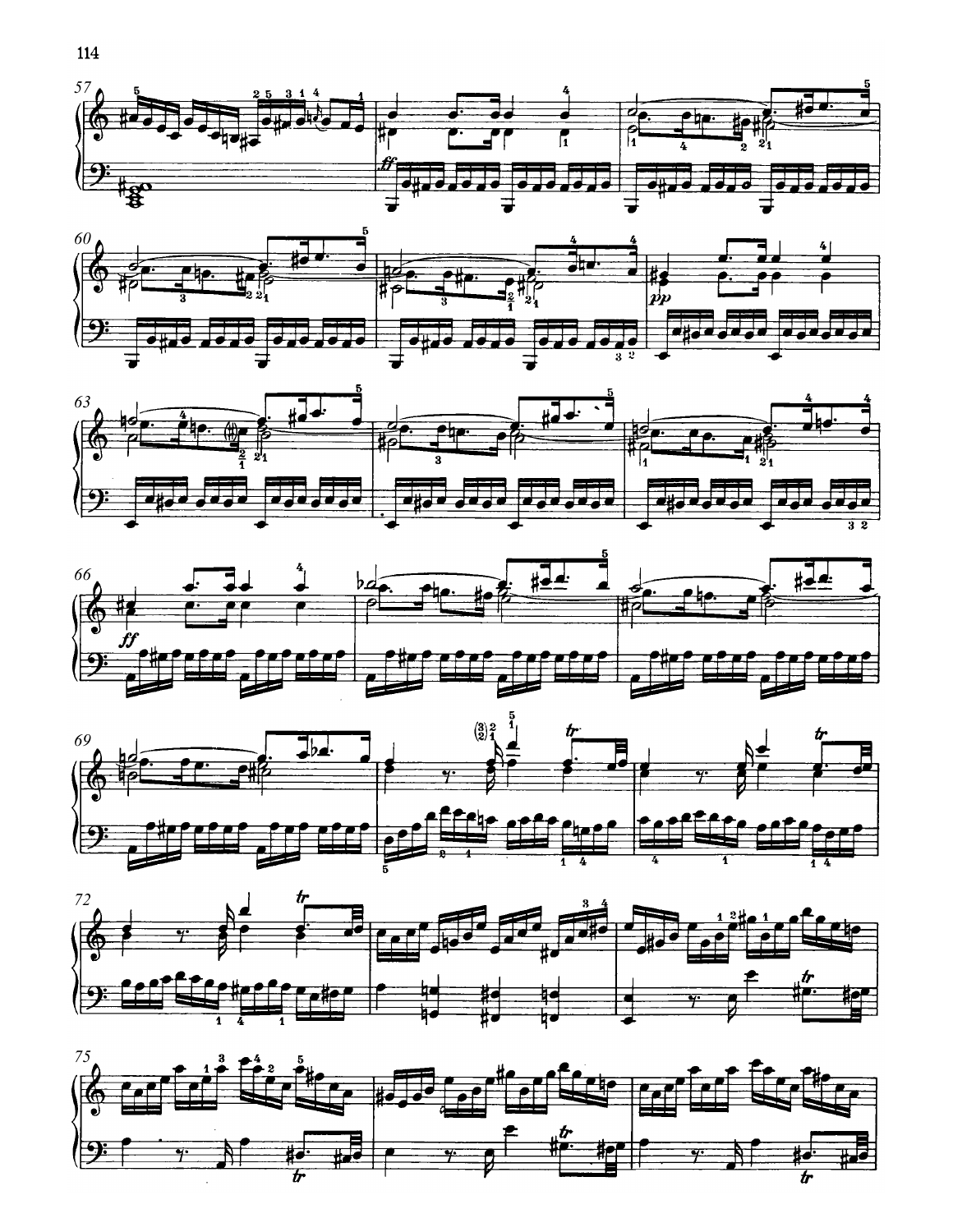







![](_page_6_Figure_4.jpeg)

![](_page_6_Figure_5.jpeg)

![](_page_6_Figure_6.jpeg)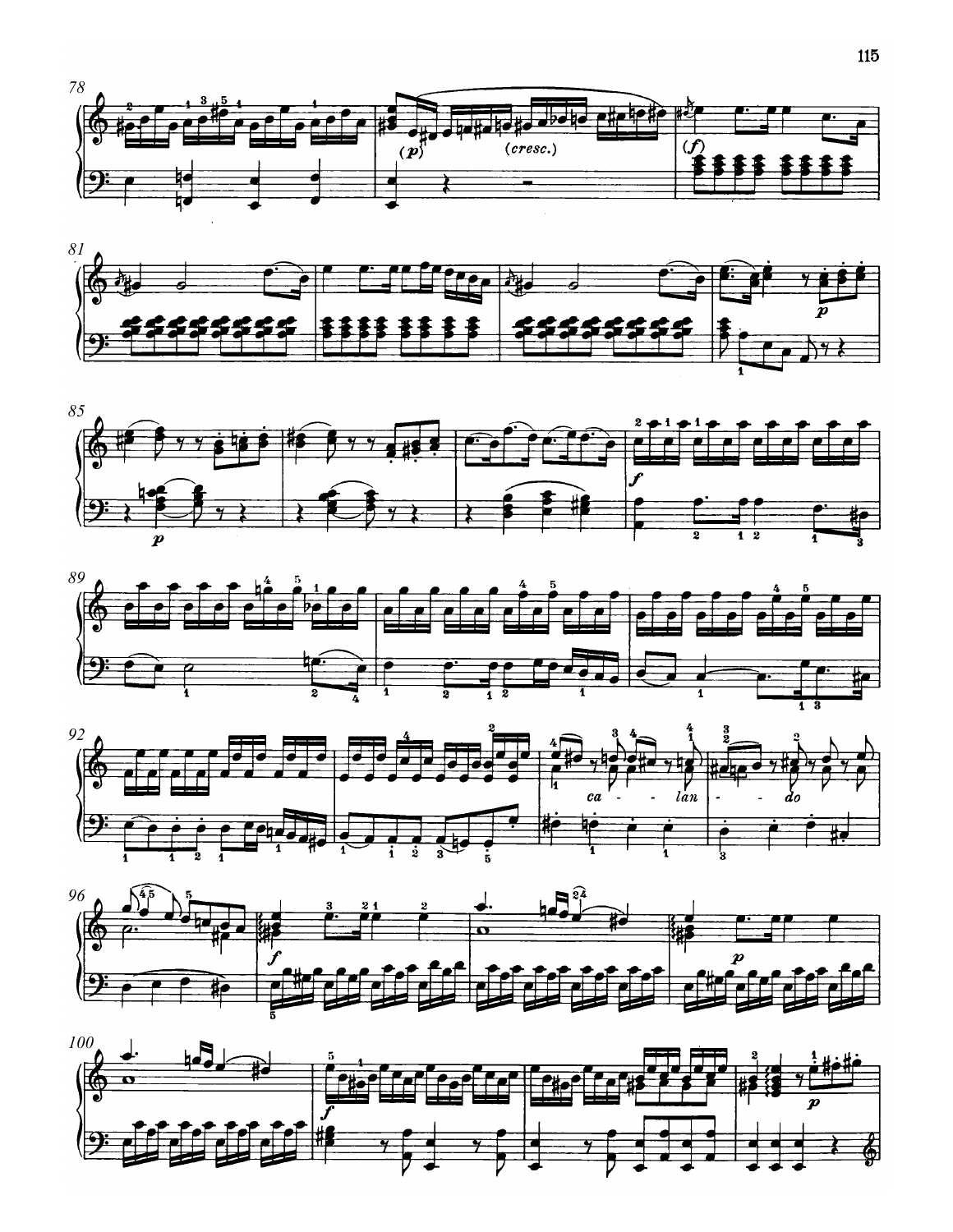![](_page_7_Figure_0.jpeg)

![](_page_7_Figure_1.jpeg)

![](_page_7_Figure_2.jpeg)

![](_page_7_Figure_3.jpeg)

![](_page_7_Figure_4.jpeg)

![](_page_7_Figure_5.jpeg)